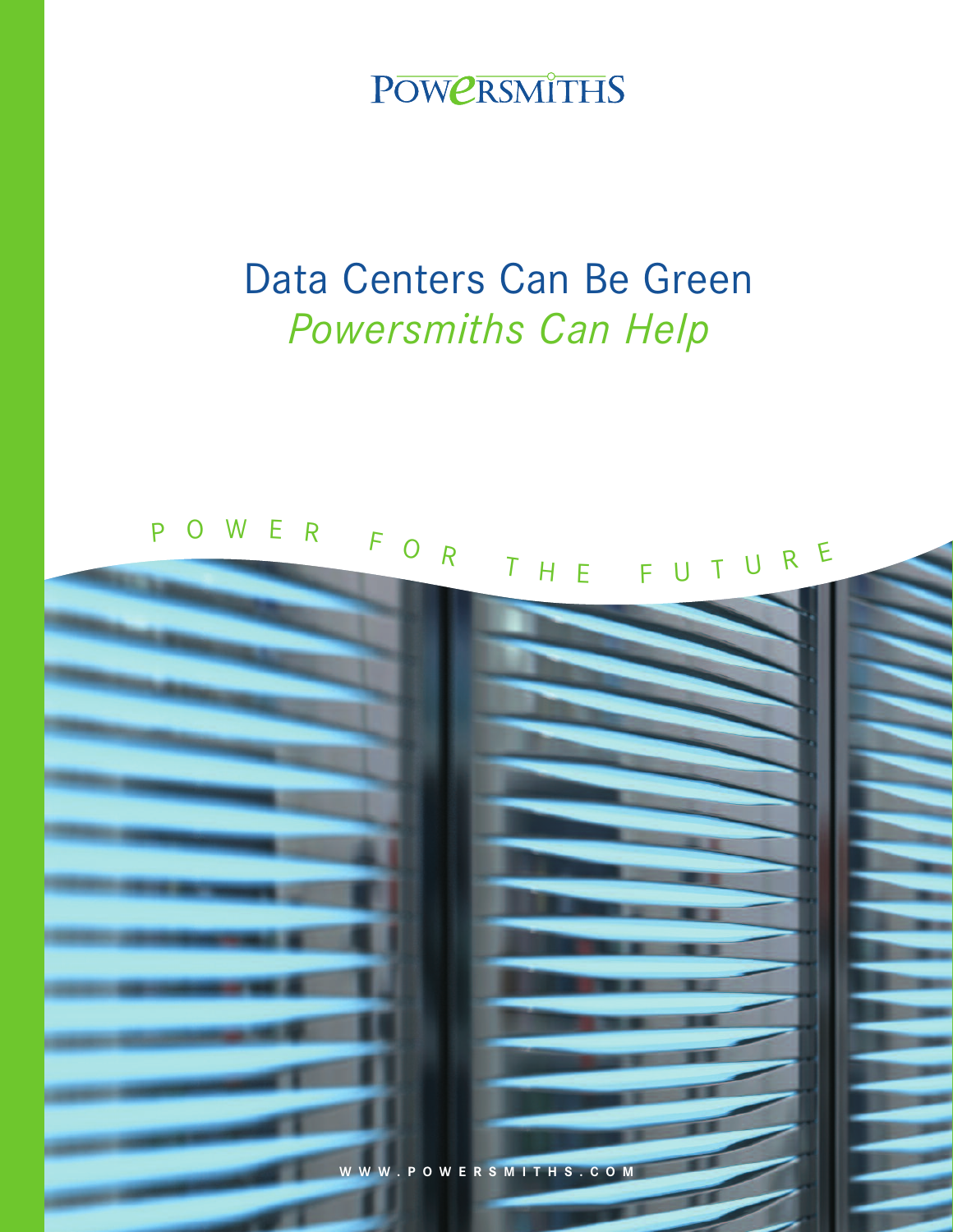# Reduce Electricity Waste with Powersmiths

In data centers, high electricity use creates the potential for high energy waste. By the same token, increasing efficiency can yield significant savings. Powersmiths transformers reduce electricity waste by as much as 74%.

Life cycle cost should be the key factor to look at when choosing transformers for your data center. The lowest first cost transformers or PDUs do not deliver the lowest life cycle cost.

When you buy transformers and PDUs on the basis of lowest first cost, you embed higher operating costs for the life of their installation. This is because first cost is only approximately four percent of the total life cycle cost. The electricity lost by transformers and PDUs represents their operating cost and makes up the lion's share of their total cost of ownership. The front end savings of the lowest first cost transformer are quickly out-striped by higher operating costs.

In high density environments, electricity wasted by low first cost transformers can amount to millions of wasted kilowatt hours of electricity over their operational life.

### Consider the Environmental and Economic Savings of Powersmiths

The example to the right illustrates the savings calculation for a recent Powersmiths data center client. In this case, the data center required eighty-eight 300 kVA transformers to power a 24/7 operation. The load factor is consistent throughout the twenty-four hour cycle at 45%, resulting in an annual power consumption of just shy of 102 million kilowatt hours. At this level of power consumption even a small increase in efficiency amounts to significant economic and environmental savings.

### Data Center Case Study

In this data center the lifetime (32 year) economic savings of Powersmiths transformers are projected to be: **\$7,220,000** at current energy rates. Environmental savings include the reduction of 42,250 tons of CO<sub>2</sub> emissions.

#### SYSTEM PARAMETERS

| <b>Transformers</b>                | 88 - 300 kVA    |
|------------------------------------|-----------------|
| <b>Total Electrical System kVA</b> | 26,400 kVA      |
| <b>System Power Factor</b>         | 0.98            |
| Available Full Load kW (=kVA x PF) | 25,872 kW       |
| Equipment Operating Hrs/Day        | 24              |
| Equipment Operating Days/Yr        | 365             |
| Load Factor                        | 45%             |
| Calculated Load in kW              | 11,642          |
| <b>Total Annual Consumption</b>    | 101,987,424 kWh |

#### E-SAVER C3 COMPARED TO STANDARD TRANSFORMER

| <b>Direct Savings</b>                         |           |
|-----------------------------------------------|-----------|
| Reduction in Transformer kW losses            | 175.7 kW  |
| kWh saved annually                            | 1,538,774 |
| <b>Annual Direct Savings with Powersmiths</b> | \$153,877 |
| * based on .10/kWh                            |           |
| <b>Indirect Savings</b>                       |           |
| <b>Reduced Cooling Costs</b>                  | \$54,644  |
| Savings from Reduced UPS Losses               | \$17,097  |
| <b>Annual Indirect Savings</b>                | \$71,741  |
| Total Annual Savings**                        | \$225,618 |
| <b>Annual Environmental Impacts</b>           |           |
|                                               |           |

| Eliminated Tons of $CO2$ emissions  | 1539   |
|-------------------------------------|--------|
| Tons of Coal not burned             | 4986   |
| Avoided Kilograms of Sulfur Dioxide | 12.065 |
| Avoided Kilograms of Nitrous Oxide  | 5.194  |

\*\* Actual savings are higher, because the overhead losses incurred by medium voltage transformers, generators and other distribution equipment have not been included in these calculations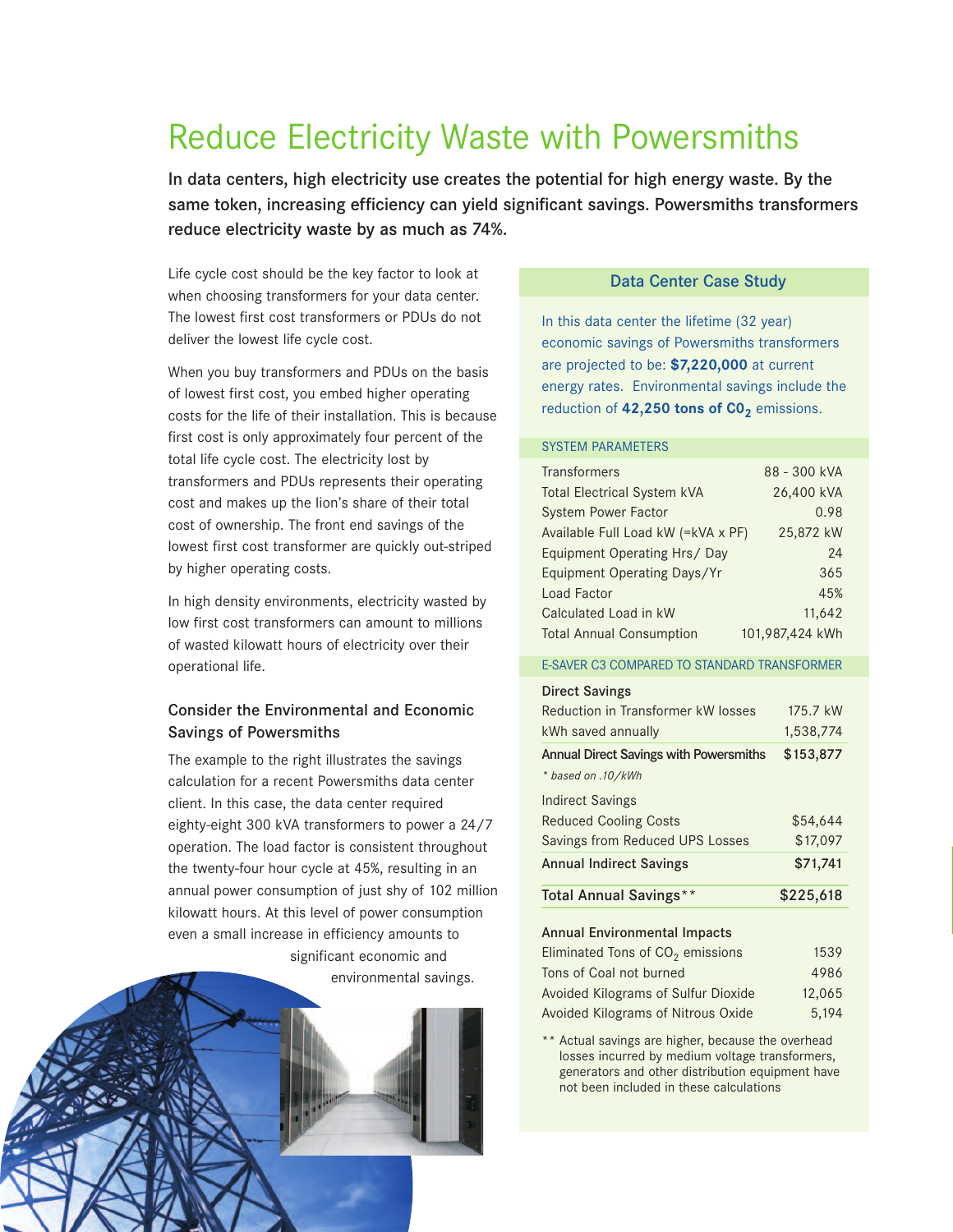# Energy Efficiency – The New Imperative

For more than a decade Powersmiths has focused its research and development efforts towards the achievement of greater efficiency and improved reliability of electrical distribution systems.

Today Powersmiths transformers, PDUs, and energy protection and management solutions enable data centers to:

- Reduce electricity waste
- Lower operating costs
- Implement effective energy management and monitoring programs
- Develop education for sustainability programs
- Consume less power for a greener environment

Transformers are the bedrock of your electrical distribution system; don't forget to include them in your energy conservation strategy.

Effective January 2007, EPACT 2005 sets the minimum efficiency level for transformers – known as TP1. But this minimum level efficiency standard does not deliver the lowest life cycle cost.

Powersmiths does not take exemption to EPACT 2005 and goes one better with affordable higher efficiency-class transformers that deliver the lowest life cycle cost, according to the US Department of Energy.

Given the enormous amount of electricity consumed in your data center, can you afford to channel your electricity through anything but the lowest life cycle cost transformer?



*Lowest Life Cycle Cost Leads to Lower Operational Costs and a Healthier Environment* 



In data centers losses incurred by inefficient distribution transformers are amplified by the inefficiency of the UPS. Furthermore, as all losses are given off as heat, energy losses incurred by transformers and the UPS increase the cooling demand.

By installing Powersmiths transformers you can reduce electricity waste directly, reduce energy demand at the UPS level and lower cooling costs.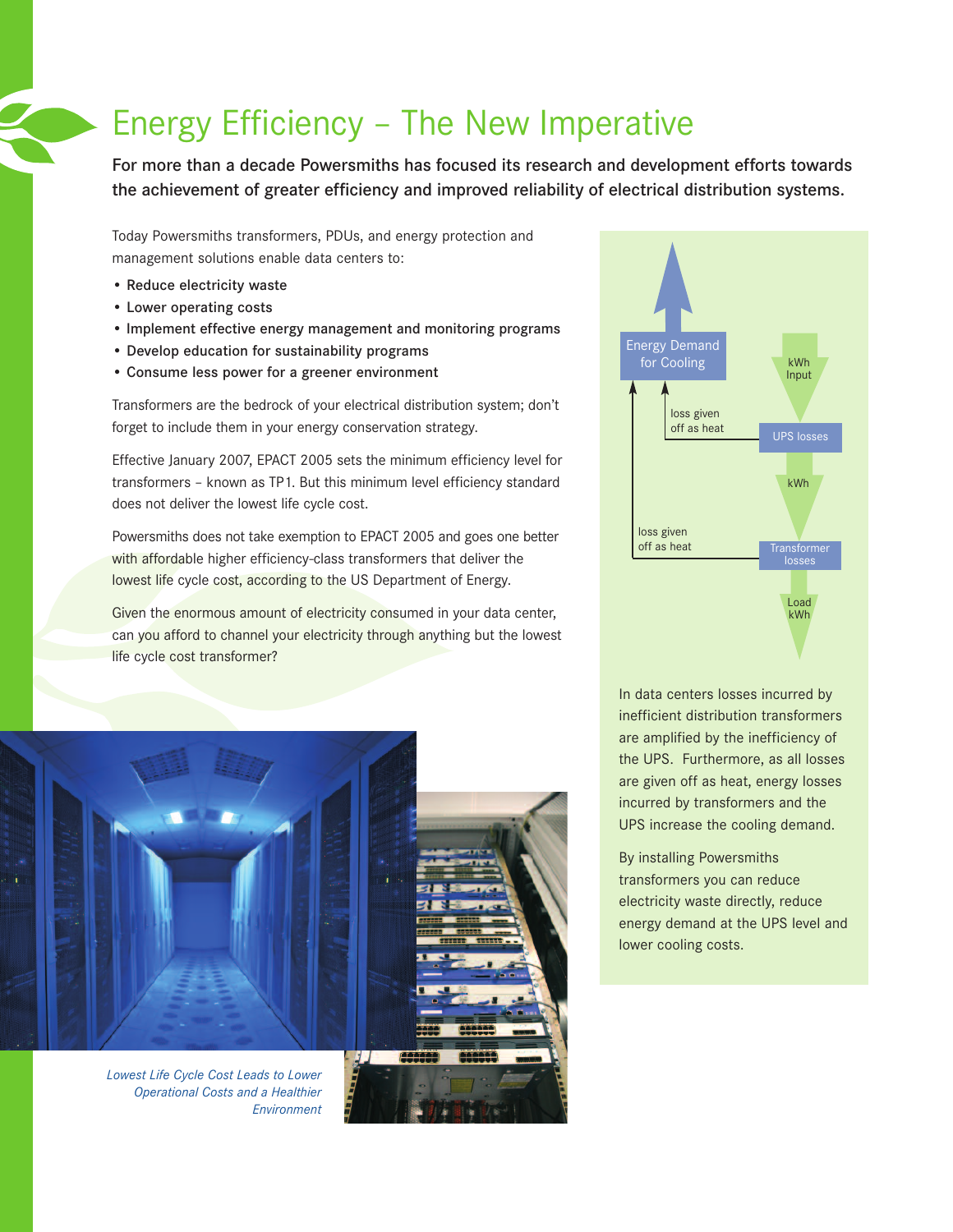# Powersmiths C3's are the Green Transformers

The US Department of Energy has established Candidate Standard Level -3 (CSL-3) as the efficiency level at which transformers deliver the lowest life cycle cost.

Powersmiths C3 transformers and PDUs meet CSL-3. Whether standing alone or integrated into the Powersmiths ENERGY STATION™, Powersmiths C3's reduce electricity waste, lower operating costs and decrease your data center's environmental footprint.

#### E-Saver-C3 and T1000-C3™ Transformers

Powersmiths C3 transformers have been proven to reduce electricity waste by as much as 74%\*. By reducing direct energy waste, Powersmiths C3 transformers also require less cooling, an important consideration in high density power environments.

The E-Saver-C3 is available in two models optimized for heavy or light loading. The T1000-C3 delivers the same



the E-Saver while maintaining low harmonic distortion levels under nonlinear loading.



#### The Energy Station™

The Powersmiths Energy Station integrates a Powersmiths C3 transformer, a main breaker, electrical distribution panels and a Cyberhawk™ power management meter into a single compact unit. Designed to minimize energy losses and streamline space, Powersmiths Energy Station provides convenient front and side

access. The Energy Station can be

ordered with E-Saver-C3 transformer or the harmonic correcting T1000-C3 transformer. Either way, the Energy Station will cut electricity waste by as much as 74%.

Energy Management is becoming increasingly important as data centers seek to control burgeoning power consumption. Powersmiths Energy Station comes with an integrated Cyberhawk™ power management meter to help you monitor, manage and control electricity use.

### Compact Energy Station™

With multiple distribution panels, a built-in 30 to 50 kVA transformer and a 24 by 24 inch footprint, the Compact Energy Station minimizes space requirements. Critical loads with dual input capabilities are easily supplied by the Compact Energy Station. Available with Powersmiths Cyberhawk power management meter as an option, the Compact Energy Station provides quality, ease of use and rugged design at a competitive price. The Compact Energy Station is also available without the transformer as a Remote Load Center.

*\* Overall savings will be higher when reduced cooling demand and recouped UPS losses are factored in.*

### Migration to 230 Volt Power Supplies

Powersmiths C3s support the emerging trend to migrate to 230V ("high line") to achieve higher power densities. Powersmiths E-Saver-C3 transformers can be configured with dual voltage outputs (208V/120V and 230V) offering you the flexibility to migrate to 230V over time and run both standard and higher voltages simultaneously through the same transformer in any combination up to the full rating of the transformer.

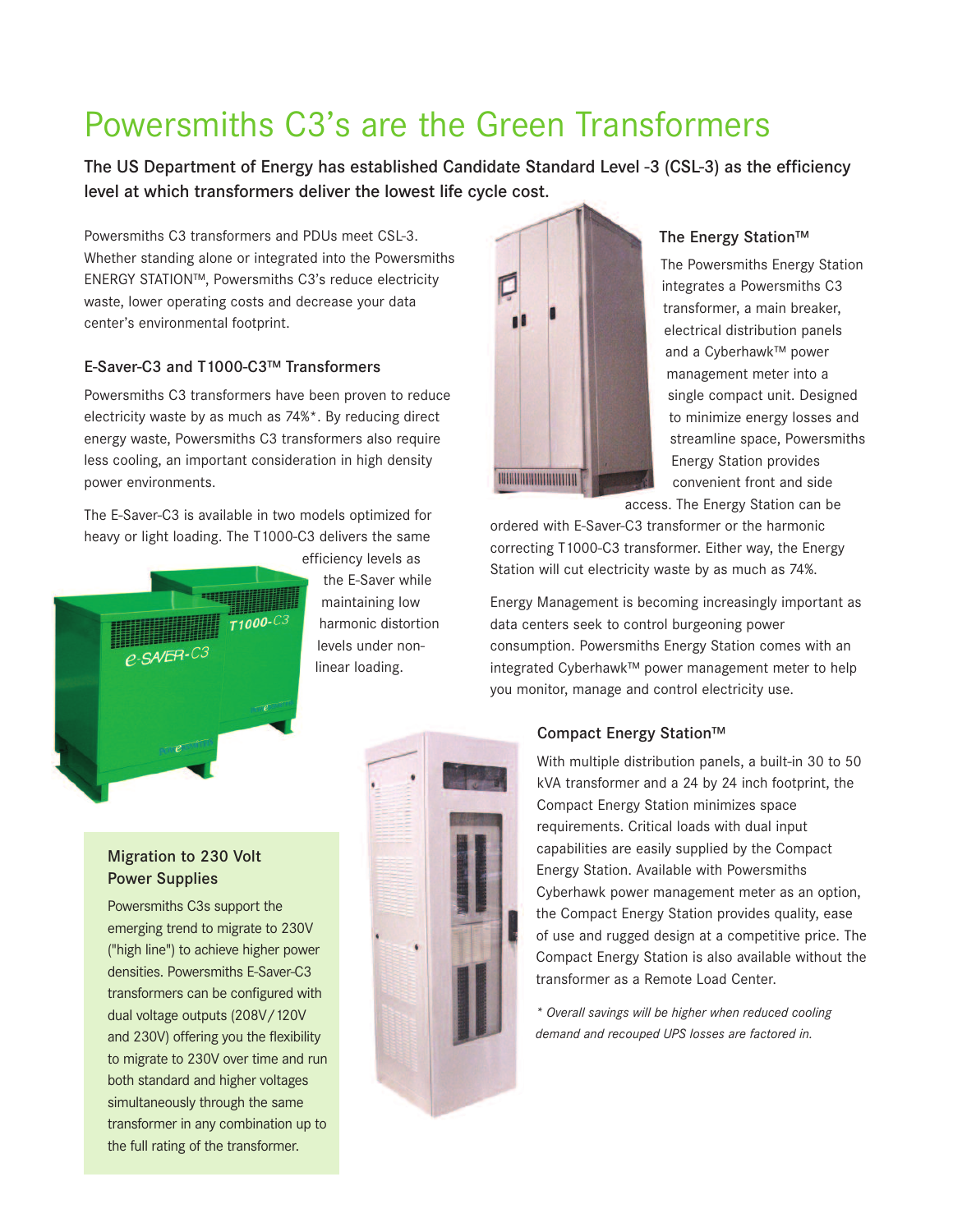# Maximize Efficiency with Effective Power Management

The Uptime Institute\* cites inefficient energy management as one of the key factors driving the skyrocketing operational cost of data centers.

To meet your need for effective energy management, Powersmiths has introduced the Cyberhawk™ family of advanced web-enabled power and power protection meters. Cyberhawk watches and reports on every kilowatt hour consumed, providing you with real-time and historical data to:

- Benchmark and trend building electrical performance
- Identify cost avoidance opportunities by load profiling
- Correlate equipment malfunctions to power quality anomalies
- Validate and enhance energy savings
- Support education for sustainability programs



## Cyberhawk MPC™ Energy Management and Protection System

Cyberhawk MPC combines the most advanced features of energy and power monitoring with a superior system for protection against lightning, transients and over-voltage conditions. Use it to protect your data center's mission critical environment, monitor and manage energy use and selected load groups. Cyberhawk MPC provides real-time

and historical data over the Web to energy managers, facility managers and power quality specialists. Data can also be ported to Powersmiths Interactive Learning Systems to help you broaden the scope of your energy management programs to include all your stakeholders.



#### Cyberhawk 300™ Multi Port Meter

The Cyberhawk-300 is an advanced Web enabled power management meter that provides an extensive array of power and power quality measurements. With one, two or three, 3 phase ports, Cyberhawk 300 can

simultaneously measure up to three independent points in the system, effectively taking the place of three meters. Data from

all three circuits can be viewed over the network in real time or trended over time for further analysis. Cyberhawk 300's multiple ports enable it to accurately measure the efficiency of 2-port devices such as transformers or UPS systems with revenue class accuracy.

\* www.uptimeinstitute.org "The Invisible Crisis in the Data Center"

Data Centers play a vital role in today's economy. Controlling their escalating use of electricity is both a national and corporate priority.

Eliminating electricity waste is one of the best ways to reduce consumption. Powersmiths transformers and PDUs reduce electricity waste and provide you with a nondisruptive means to gain continued savings over decades of use.

To help you identify your savings possibilities Powersmiths will send you our "Energy Savings and Payback Calculator" (ESP); a spreadsheet application that automates optimum efficiency calculations for you, at no charge.

To receive your free ESP calculator or find out more about Powersmiths energy optimizing solutions for data centers, contact Powersmiths at:

1-800-747-9627 or datacenters@powersmiths.com